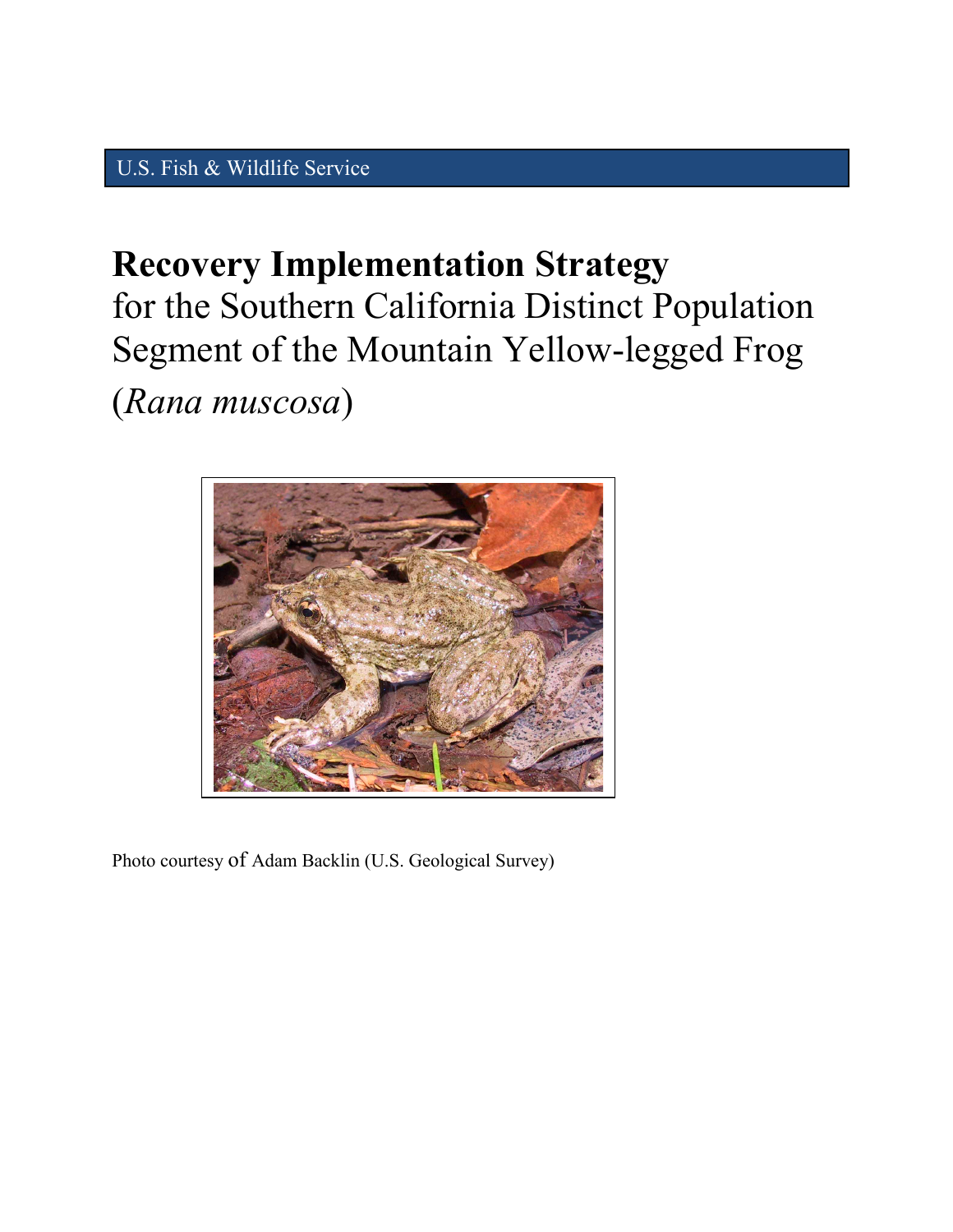#### **ACKNOWLEDGEMENTS**

The recovery planning process has benefitted from the advice and assistance of many individuals, agencies, and organizations. We thank our partners who play an active role in mountain yellow-legged frog conservation. Numerous agencies provided information through surveys and research, and these agencies helped manage habitat and implement recovery actions. Their support over the years has contributed to a better understanding of this species, which has subsequently helped develop this Recovery Implementation Strategy.

In particular we thank: Robert Fisher, Adam Backlin, Elizabeth Gallegos, and Thierry Chambert (U.S. Geological Survey); Laura Patterson, Mike Giusti, Tim Hovey, John O'Brien, Claire Ingel, and Jennifer Pareti (California Department of Fish and Wildlife); Scott Quinnell (Caltrans); David Austin, Anne Poopatanapong, Kim Boss, Kathie Meyer, Ann Bowers, Robin Eliason, Nathan Sill, Ann Berkley, Kathleen Hemeon, Gar Abbas, and Leslie Welch (U.S. Forest Service); Ron Swaisgood, Jeff Lemm, Frank Santana, Debra Shier, Nicole Gardner, Natalie Calatayud, and Michelle Curtis (Institute for Conservation Research-San Diego Zoo); Ian Recchio and Marlowe Robertson (Los Angeles Zoo); Ethan Fisher (Santa Ana Zoo); and Jessi Krebs and Derek Benson (Henry Doorly Zoo) for their cooperation and collaboration. We appreciate these efforts and look forward to continued collaboration as we refine methodologies and implement actions that support mountain yellow-legged frog recovery.

#### **Literature Citation Should Read as Follows:**

U.S. Fish and Wildlife Service. 2018. Recovery Implementation Strategy for the southern California distinct population segment of the mountain yellow-legged frog. U.S. Fish and Wildlife Service, Pacific Southwest Region, Sacramento, California.  $ii + 18$  pp.

An electronic copy of the recovery plan is available at: <http://ecos.fws.gov/ecp0/profile/speciesProfile?sId=8037>

Additional copies may be obtained from:

Carlsbad Fish and Wildlife Office 2177 Salk Avenue, Suite 250 Carlsbad, California 92008 Office Phone: 760–431–9440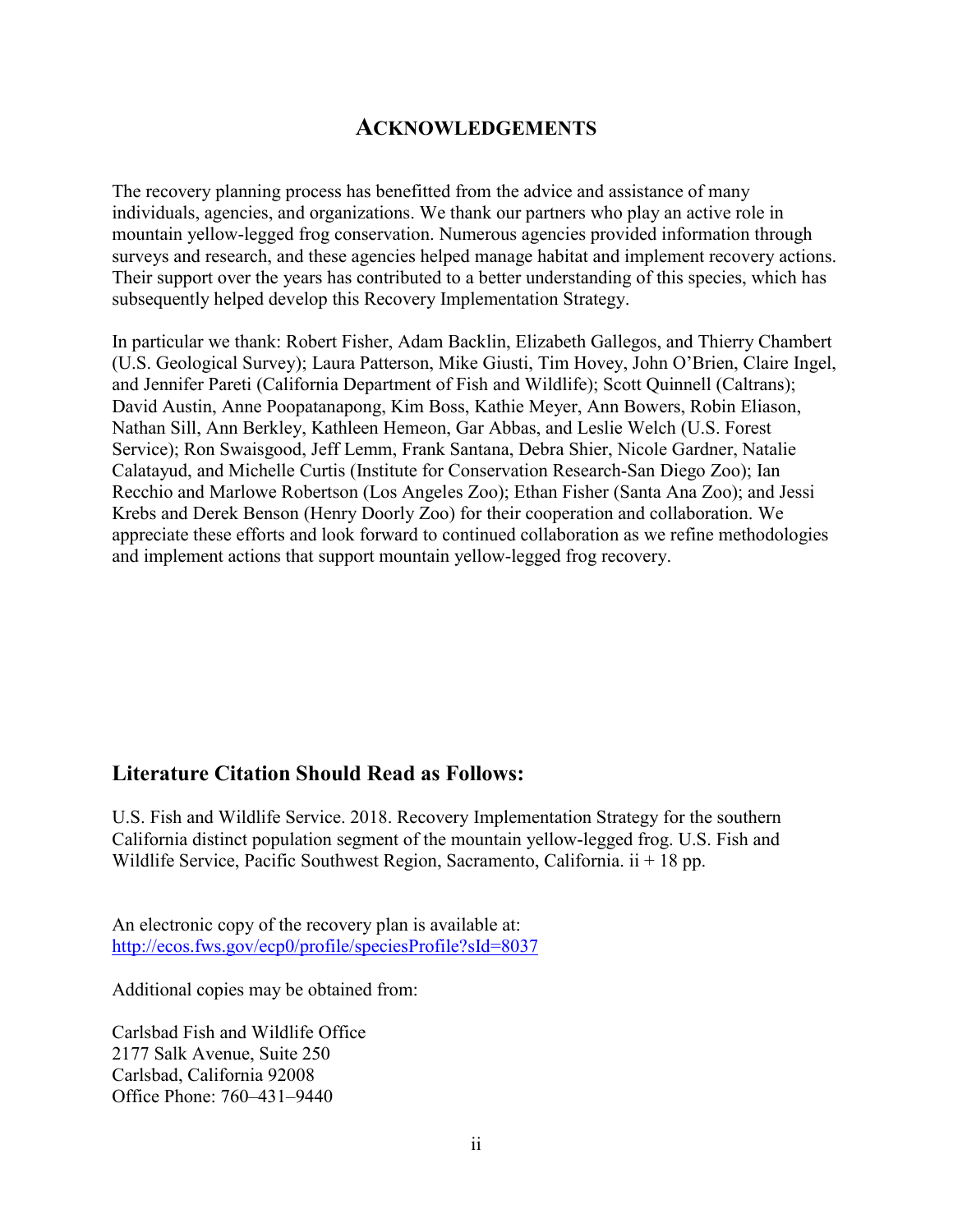## **INTRODUCTION**

This Recovery Implementation Strategy specifies the activities necessary to fully implement the recovery actions that are specified in the Recovery Plan for the Southern California Distinct Population Segment of the Mountain Yellow-legged Frog (*Rana muscosa*)(U.S. Fish and Wildlife Service (Service)  $2018$  $2018$  $2018$ <sup>1</sup>. Along with the recovery actions, the recovery plan contains the recovery strategy, recovery objectives, and recovery criteria for the species. Designed to provide more focused detail than the recovery actions in the recovery plan, the recovery activities found herein are prioritized in terms of their importance for recovery. An assessment of the biology, life history, and status of the southern California *Rana muscosa* is available in the Species Biological Report, which can be found at [https://ecos.fws.gov.](https://ecos.fws.gov/) The Species Biological Report and this Recovery Implementation Strategy will be updated on a routine basis as necessary.

## **RECOVERY ACTION AND ACTIVITY NARRATIVE**

The recovery actions, as specified in the recovery plan, as well as the more detailed activities identified below are those that, based on the best available science, we believe are necessary to bring about the recovery of southern *Rana muscosa* and ensure its long-term conservation. However, these recovery actions and activities are subject to modification as dictated by new information, changes in species status, and completion of other recovery actions. Each recovery activity has been assigned a priority number (see below) according to our determination of what is most important for recovery of southern *R. muscosa* based on its status, life history, ecology, and threats. Recovery activities are assigned a priority number for implementation.

**Priority 1:** An activity that must be taken to prevent extinction or to prevent a species from declining irreversibly.

**Priority 2:** An activity that must be taken to prevent a significant decline of the species population/habitat quality, or some other significant negative impact short of extinction.

**Priority 3:** All other activities necessary to provide for full recovery of the species.

This numeric recovery priority system follows that of all Service recovery plans. Because situations change over time, priority numbers must be considered in the context of past and potential future actions at all sites. Assigning priorities does not imply that some recovery activities are of low importance; instead, it implies that those activities may be deferred while

<span id="page-2-0"></span><sup>&</sup>lt;sup>1</sup> U.S. Fish and Wildlife Service. 2018. Recovery Plan for the southern California distinct population segment of the mountain yellow-legged frog. U.S. Fish and Wildlife Service, Pacific Southwest Region, Sacramento, California. iv  $+ 24$  pp.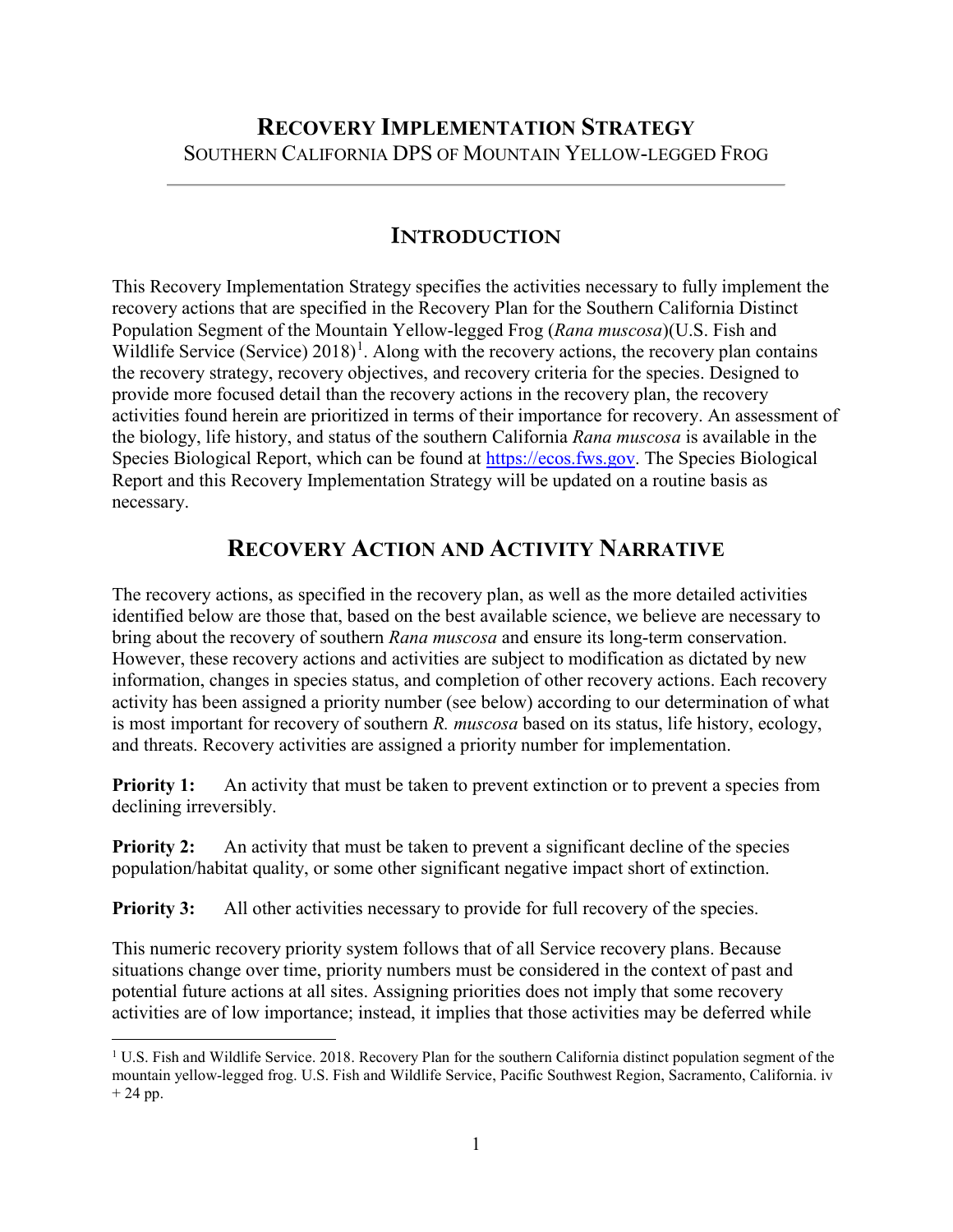higher priority recovery activities are being implemented. Therefore, the priority numbers assigned are intended to guide, not to constrain, the allocation of limited conservation resources.

The timing and order in which actions are implemented may also be affected by the availability of funding, landowner permission, and the extent of information required to formulate an appropriate management activity to address the threat. Some threats may require specific research in order to inform management activities, while others can be addressed based on the current information available (for example, control of unauthorized recreational activities in occupied habitat).

The **Recovery Action and Activity Narrative** provides details of the activities necessary to achieve recovery of southern *Rana muscosa*. Although we have identified these actions and activities as necessary to recover the species, recovery plans and this recovery implementation strategy are guidance and planning documents only. Identification of an activity to be implemented by a Partnering Agency is not intended to limit involvement by other parties or to require the involvement of the party identified. Being listed as Partnering Agency does not create a legal obligation beyond existing legal requirements. We anticipate that implementing most if not all of the identified activities will require coordination and collaboration with appropriate partners and stakeholders. Collaboration is needed not only to plan and implement site-specific activities, but to help inform future activities both within and, where appropriate, across the watersheds. Collaboration among parties will also maximize opportunities for complementary uses of resources.

Although this list of actions will likely change during the recovery implementation process, we recommend the following activities as a comprehensive list using all available methods to lead to the recovery of southern *Rana muscosa*.

- 1. Conduct research to inform management actions where appropriate throughout the range of the species. There are numerous gaps in our understanding of mountain yellow-legged frog biology and ecology. Additional information will help us make informed management decisions throughout the range of the species, including in the planning and implementation of Recovery Actions 3 through 6 (below). Research is needed to identify suitable habitat conditions and to identify how to best minimize impacts caused by recreation, actions that impact water quality, wildfire, predation, disease, and small population size.
	- 1.1. Investigate sensitivity of environmental DNA (eDNA) techniques to assist with rangewide monitoring, detection of unidentified extant populations, and monitoring for Bd, particularly in areas considered for releases (Priority 3).
	- 1.2. Conduct genetic analysis of frogs throughout the range to inform movement of individuals to augment or reestablish populations (Priority 2).
	- 1.3. Research the historical impact of Bd and current potential treatments for southern *Rana muscosa* (Priority 1).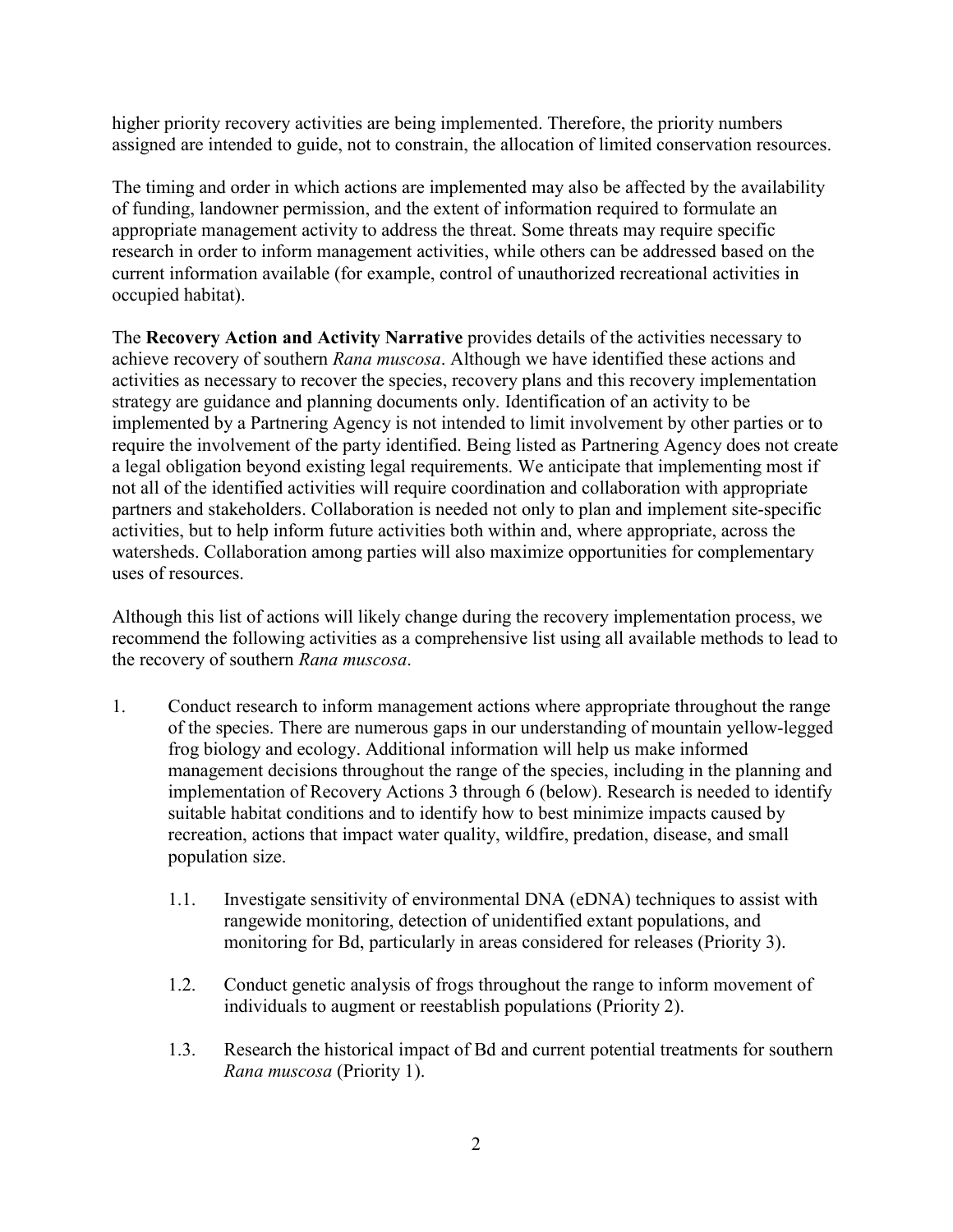- 1.4. Investigate the cutaneous microbial community structure on wild and captive individuals. Evaluate utility of bioaugmentation as a potential tool to prevent infections on released individuals and to treat wild individuals (Priority 1).
- 1.5. Investigate potential impacts from contaminants, specifically considering chemicals used during fire suppression and for maintenance of cannabis plantations (Priority 3).
- 1.6. Investigate threats that may impact captive populations (Bd treatment and water quality) (Priority 1).
- 1.7. Conduct research to improve captive breeding success, including consideration of husbandry and behavioral training, and release strategies of captive-bred or translocated individuals (Priority 3).
- 1.8. Determine metrics for evaluating effectiveness of translocations (Priority 1).
- 1.9. Investigate overwintering habitat use (Priority 3).
- 1.10. Investigate the use of cameras and photo stations to improve detection and monitoring of frogs (Priority 3).
- 2. Create and implement a protocol for rangewide surveys and monitoring. This protocol will allow for comparison of the relative status of the species within and between watersheds and would help in the development of a PVA.
	- 2.1. Continue annual monitoring of extant populations (attempt three surveys at each extant population each year to standardize effort and provide greater confidence in trends in abundance and demography). After monitoring for 5 years, monitoring for effectiveness of releases and translocations should be incorporated into regular monitoring responsibilities. Collect and report data on threats during annual monitoring (Priority 2).
	- 2.2. Prioritize and conduct surveys for unidentified populations based on information from previous survey efforts and the expertise of USGS, USFS, and CDFW biologists (particularly to identify trout-occupied waters and perennial waters) (Priority 3).
	- 2.3. Develop a formal presence/absence survey protocol to determine occupancy throughout the range (Priority 3).
	- 2.4. Use data from monitoring and research to develop a Population Viability Analysis (PVA) for southern *Rana muscosa* in each management unit (MU). A PVA would help inform the implementation of other recovery actions and the assessment of recovery criteria. Include PVA with augmentation and without augmentation or removal of animals for translocation.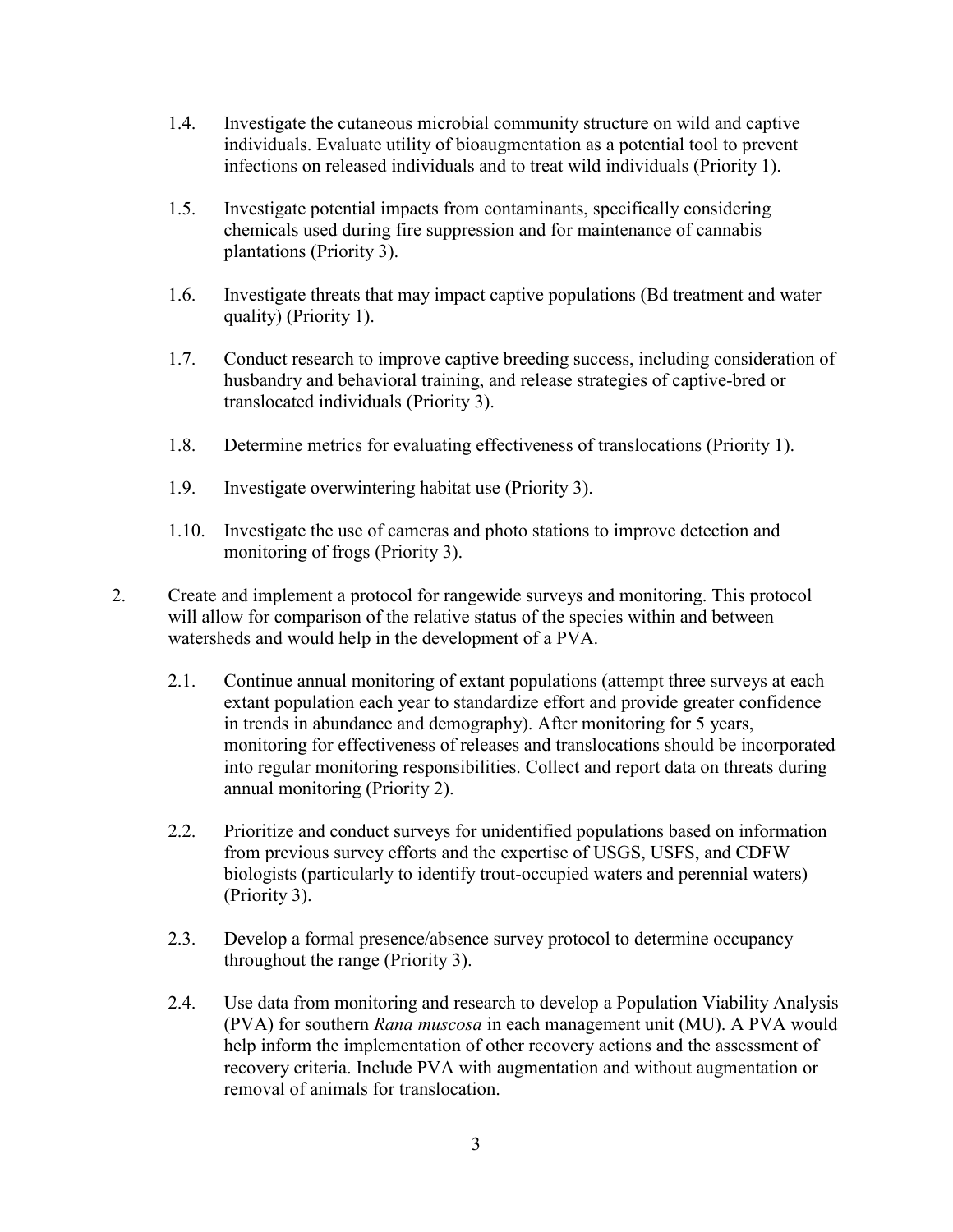- 2.4.1. Develop a PVA for the San Gabriel MU (Priority 3).
- 2.4.2. Develop a PVA for the San Bernardino Mountains MU (Priority 3).
- 2.4.3. Develop a PVA for the San Jacinto Mountains/Palomar Mountain MU (Priority 3).
- 3. Ameliorate **Factor A** threats associated with present or threatened destruction, modification, or curtailment of the habitat or range where appropriate throughout each of the three Management Units:
	- 3.1. Address recreational impacts through continued monitoring at extant locations, use of closure orders, and public education. All, or a combination of, these actions are of particular importance at the Little Rock and Dark Canyon populations (Priority 2).
	- 3.2. Test water quality near cannabis plantations or other occupied areas for potential detection of herbicides, pesticides, rodenticides, and fertilizers. Remove illegal plantations and associated infrastructure and restore substrate to natural conditions (Priority 3).
	- 3.3. Increase communication between USFS, Caltrans, and other necessary parties to prevent future roadwork-related spills or other impacts into occupied and critical habitats. Install markers indicating sensitive habitat along all roads with the potential to impact extant populations or critical habitat and post maps of occupied and critical habitats in Caltrans work stations (Priority 2).
	- 3.4. Develop and implement appropriate fuel reductions in watersheds with extant populations to reduce wildfire risk (For example, conduct thinning of dense stands) (Priority 3).
	- 3.5. Reduce impacts related to wildfire suppression activities by avoiding certain activities to the extent feasible, including limiting use of fire retardants in proximity to occupied habitat and water drafting from occupied habitat (Priority 1).
	- 3.6. Identify and pursue land acquisitions to ensure habitat is available for southern *Rana muscosa* recovery (Priority 3).
- 4. Ameliorate **Factor C** threats associated with predation and disease where appropriate in each of the three Management Units:
	- 4.1. Prioritize areas for nonnative predator removal according to southern *Rana muscosa* risk and areas needed to reestablish connectivity and maintain selfsustaining metapopulations. Some areas for potential nonnative predator removal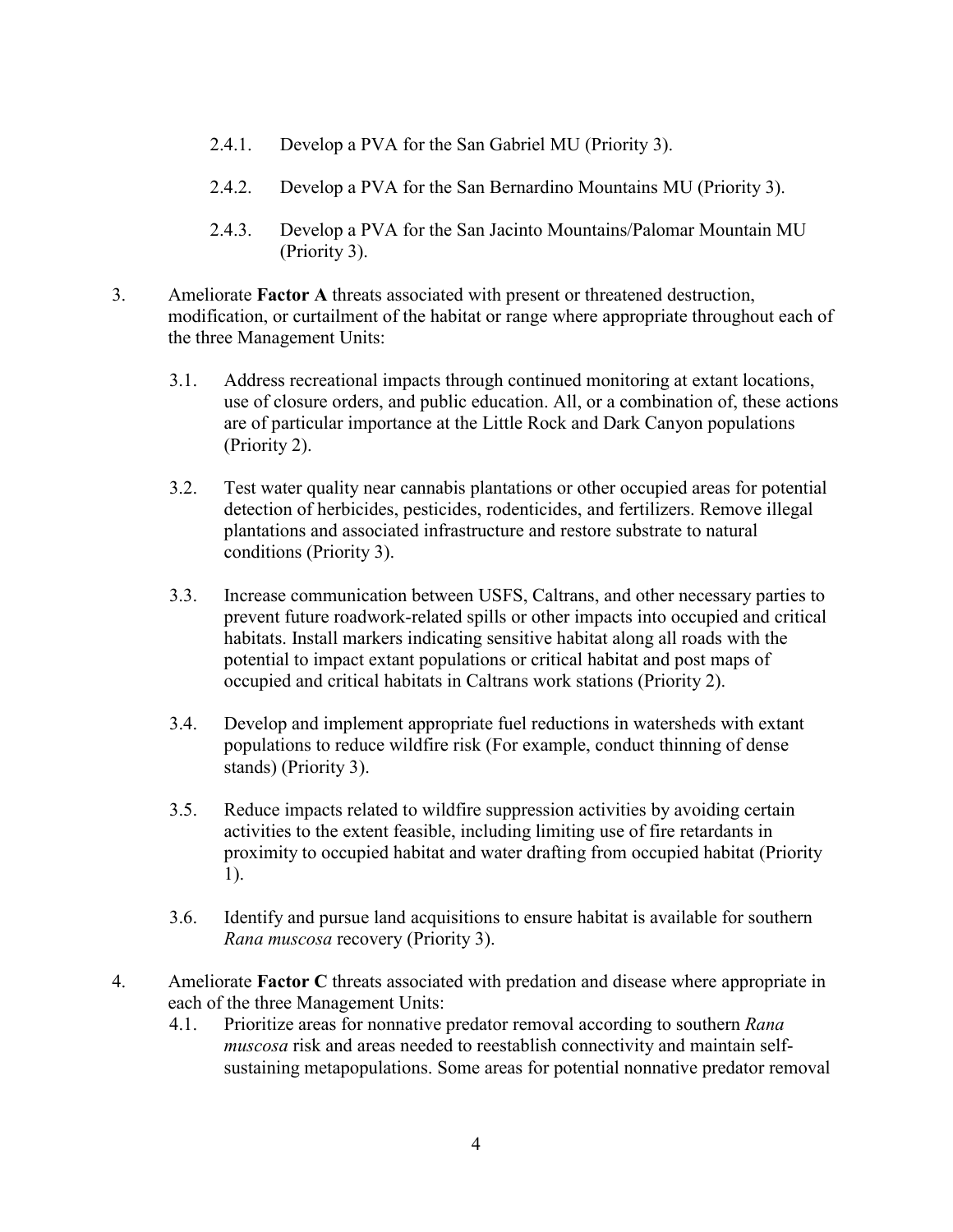may include Big Rock Creek, Little Rock Creek, and Tahquitz Canyon. Also, avoid trout stocking in such areas (Priority 1).

- 4.2. Implement nonnative predator removal where necessary to restore habitat or protect southern *Rana muscosa* (Priority 1).
- 4.3. Continue barrier construction and maintenance where feasible to expand nonnative predator removal efforts and monitor for effectiveness of barriers (Priority 1).
- 4.4. Based on results of Bd research (Recovery Activity 1.3), implement actions to better understand the current impacts to southern *Rana muscosa* from disease (Priority 1).
- 4.5. Based on information from Recovery Activity 4.4, develop and implement management that will minimize potential disease impacts (Priority 1).
- 5. Ameliorate **Factor E** threats associated with other natural or manmade factors affecting the continued existence of southern *Rana muscosa* where appropriate in each of the three Management Units.
	- 5.1. If a potential exposure to contaminants occurs (for example, through fire suppression or maintenance of cannabis plantations in occupied areas), test waterways for specific components of contaminants. Identify contingency plans for such exposures, including removal from the wild or translocation of exposed individuals, habitat restoration, or long-term monitoring of contamination (Priority 1).
	- 5.2. Identify and manage potential risks associated with ultraviolet radiation, nitrogen deposition, and acid precipitation (Priority 3).
	- 5.3. Identify and manage potential risks associated with global climate change.
		- 5.3.1. Monitor habitat variables (temperature, drought periods, and stream volume from snow-fed waters) and responses to changes in environmental conditions that may be attributed to global climate change (aerial deposition, endocrine disruption, range shift, reduction in prey base, and changes in overwintering and breeding phenology) (Priority 2).
		- 5.3.2. Consider likelihood of future perennial water availability during reestablishment planning. Adaptively manage any threats that manifest as a result of global climate change, such as decreased water flows, or increased temperatures (Priority 2).
- 6. Ameliorate **Factor E** threats associated with small population size. Use reestablishment and augmentation as tools to increase abundance and expand distribution in the wild at those locations determined to be appropriate.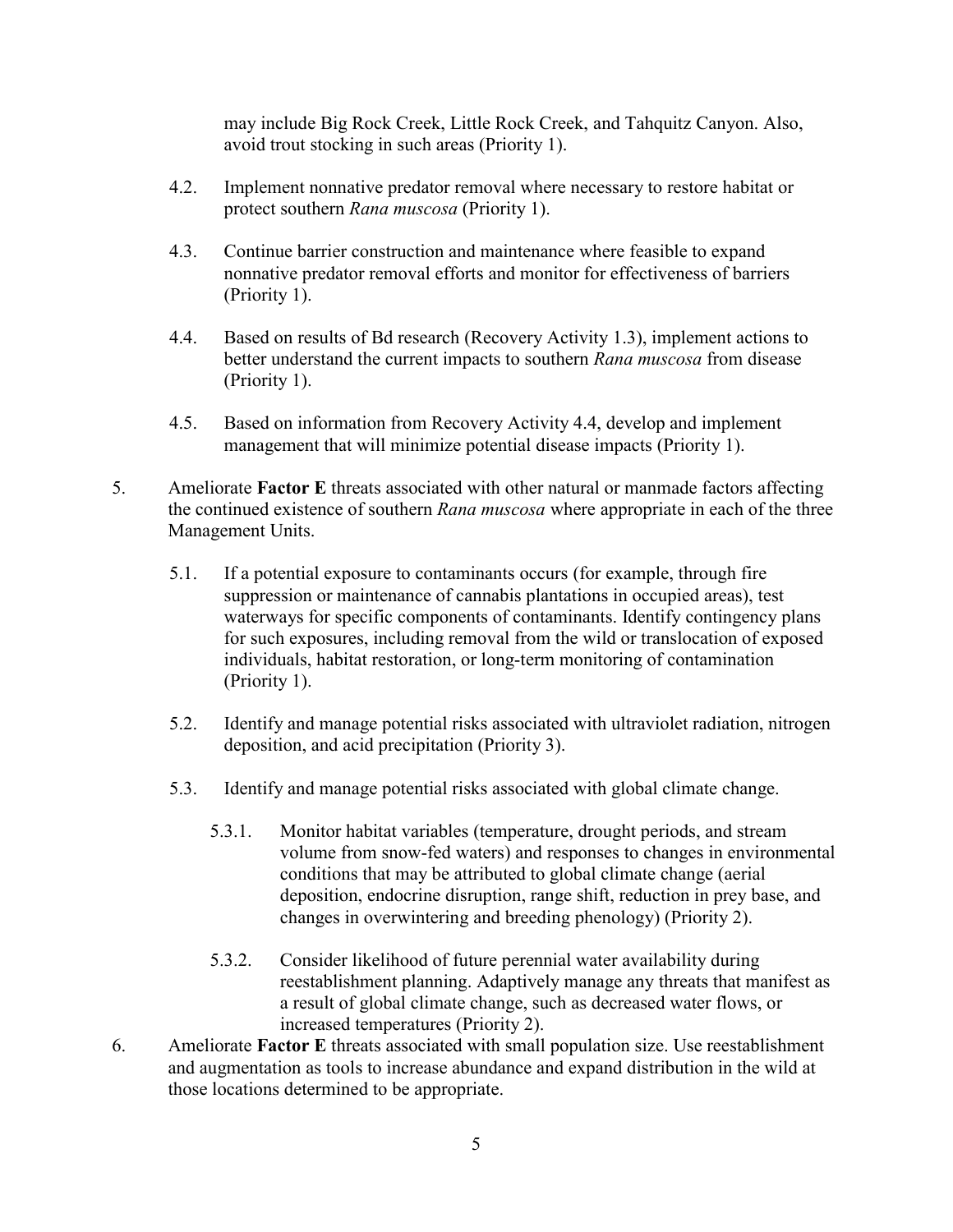- 6.1. Assess and select areas within the historical range for reestablishment or augmentation. To guide decision-making when choosing future receiver sites, incorporate the following information: extinction probabilities of populations at potential receiver sites, abundance and genetic representation of source and receiver populations, threats at each receiver site, abundance of each lifestage to be utilized for augmentation or reestablishment, reestablishment of metapopulation dynamics, and land management issues (Priority 1).
- 6.2. Based on genetic data of frogs in each mountain range, develop a genetic management plan to help conserve the genetic diversity of southern *Rana muscosa* in each management unit when conducting reestablishment or augmentation (Manage the captive animals to match the genetic diversity of the wild) (Priority 2).
- 6.3. Determine what triggers would require individuals to be bred from different mountain ranges in an attempt to preserve the genetic diversity (Priority 3).
- 6.4. Continue captive propagation efforts to provide animals for release to augment or reestablish populations where necessary throughout the range (Priority 1).
- 6.5. Reestablish or augment populations using captive-bred or translocated individuals. Use methods established in Recovery Activity 1.7. Captive-bred or translocated individuals should be used to:
	- 6.5.1. Augment existing populations to prevent extinction, and increase abundance or genetic diversity (Priority 1).
	- 6.5.2. Reestablish historically occupied areas to create connectivity between populations and reestablish metapopulation dynamics (Priority 1).
	- 6.5.3. Investigate the use of isolated pools or ponds to help facilitate augmentation and reintroduction of frogs (Priority 1).
	- 6.5.4. Determine ability of southern *Rana muscosa* to coexist with native fishes (Priority 2).
- 6.6. Based on work conducted in Recovery Activity 1.8, monitor the effectiveness of augmented and reestablished populations:
	- 6.6.1. In augmented populations, mark released individuals to help monitor effectiveness of efforts. Monitor survivorship, breeding capacity, and movement of released animals (Priority 1).
	- 6.6.2. In reestablished populations, conduct marking of translocated and captivebred individuals (for example, polymers or PIT tags) to track effectiveness of program. Monitor survivorship, breeding capacity, and movement of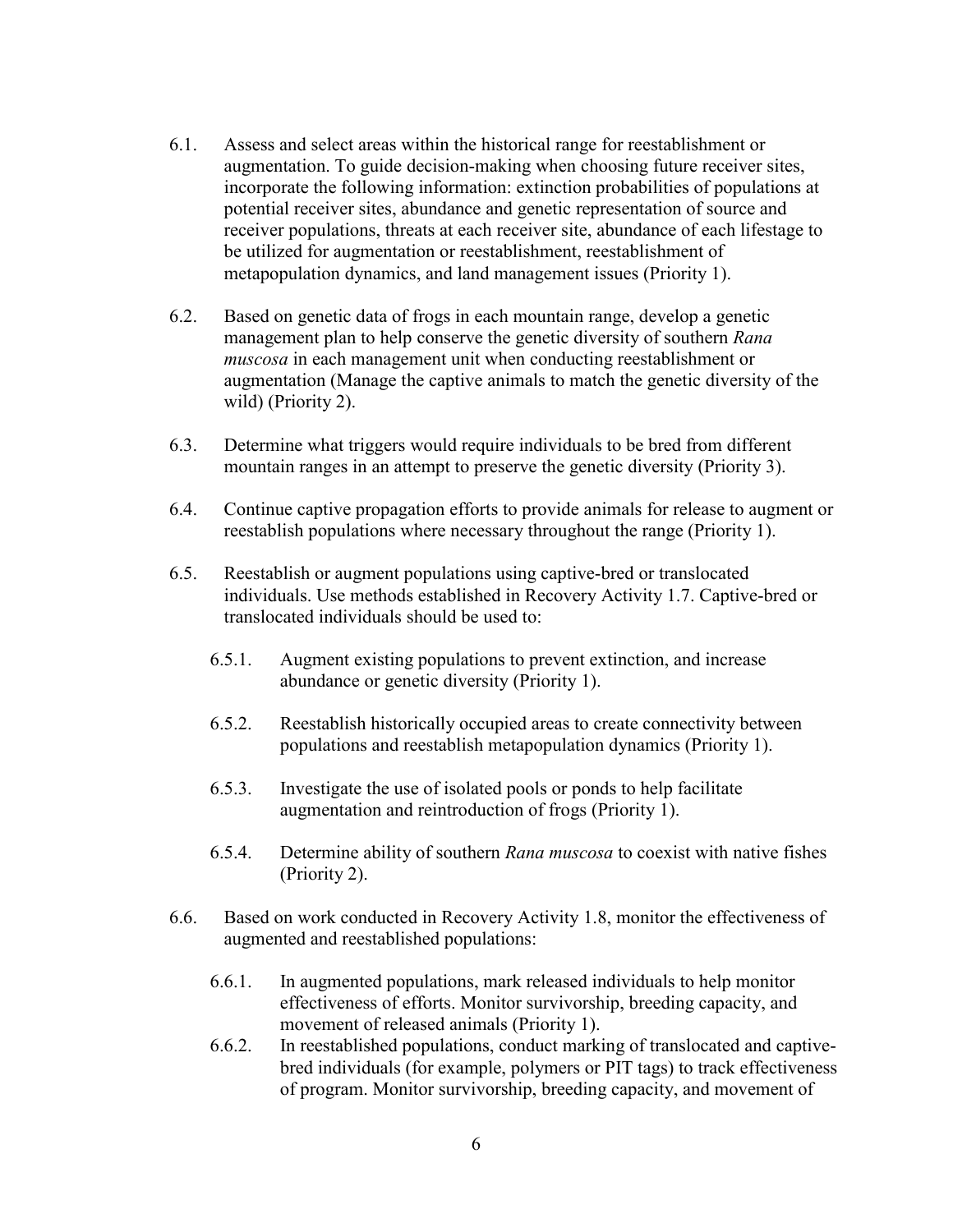translocated individuals and individuals released from captivity (Priority 1).

6.7. Identify the density of southern *Rana muscosa* in streams to inform selection of future sites as reestablishment areas (Priority 2).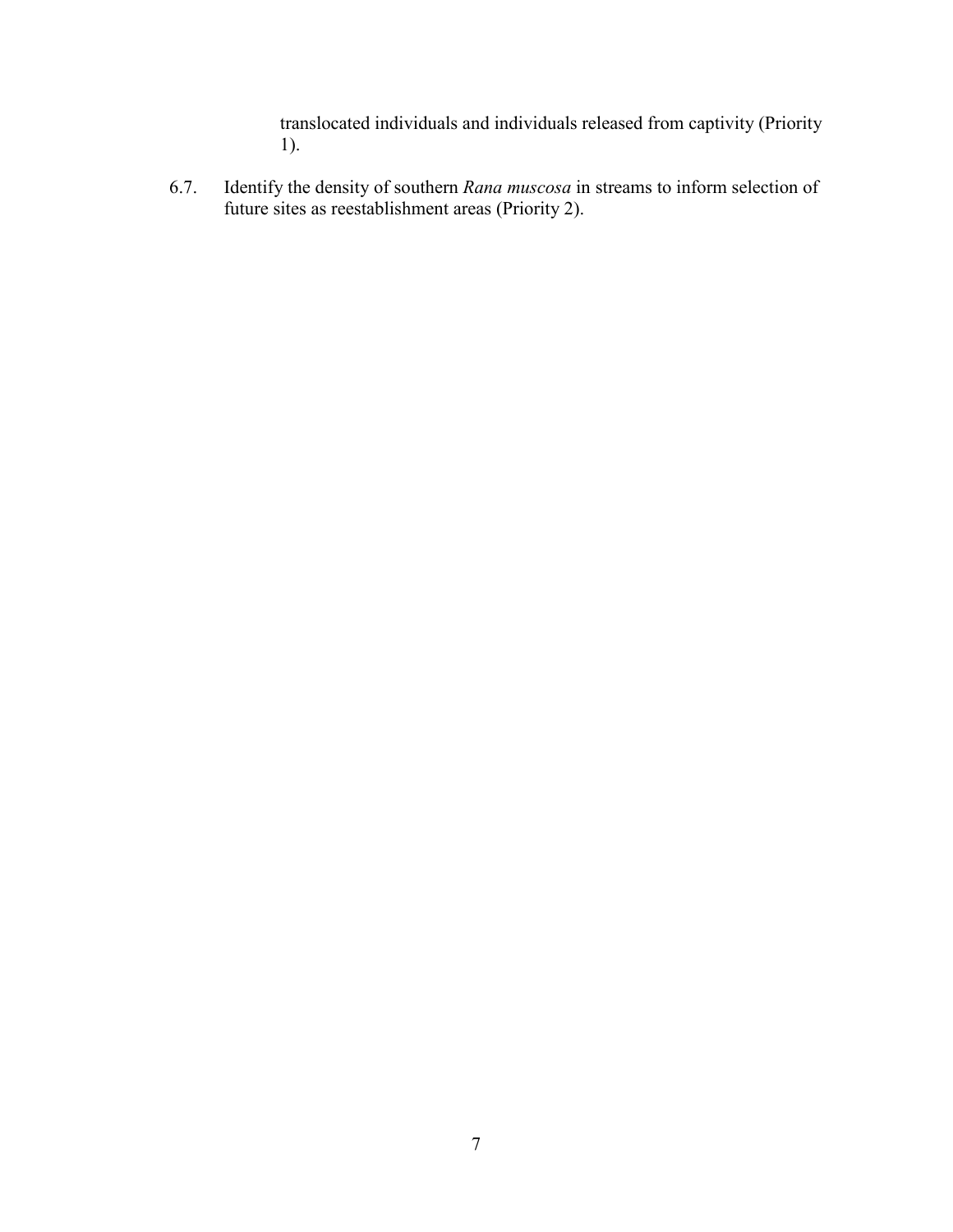### **IMPLEMENTATION SCHEDULE**

The following implementation schedule outlines activities and estimated costs. This schedule prioritizes activities, provides an estimated timetable for performance of activities, indicates the cooperating parties, and estimates costs of performing activities. Cost estimates are provided for the entire recovery period (estimated to be 20 years) as well as detailed for the first 5 years of the recovery period.

*1. Key to additional terms and acronyms used in the Implementation Schedule:*

Definition of activity durations and costs:

| Number:         | The predicted duration of the activity in years or the cost of the activity.                                                           |
|-----------------|----------------------------------------------------------------------------------------------------------------------------------------|
| <b>Ongoing:</b> | An activity that is currently being implemented and will continue throughout the<br>recovery period.                                   |
| Continual:      | An activity that is not currently being implemented but will be implemented<br>continuously throughout the recovery period once begun. |
| Unknown:        | Either activity duration or associated costs are not known at this time.                                                               |

*2. Partnering agencies:*

Partnering agencies may voluntarily participate in any aspect of implementation of particular tasks listed within the recovery plan and this implementation strategy. They may willingly participate in project planning, provide assistance with funding or staff time, or help with any other means of implementation. All currently occupied occurrences and the majority of potential reestablishment areas occur on Federal lands managed by the U.S. Forest Service or the Bureau of Land Management. Therefore, consistent with ESA section 7(a)(1) responsibilities requiring federal agencies to aid in the conservation of listed species, we will focus efforts with our Federal partners to work towards recovery of the southern *Rana muscosa*.

The identification of partnering agencies for specific tasks in the Implementation Schedule (Table 4) is not intended to limit involvement by other parties or to require the involvement of the party identified. Although some identified potential reestablishment areas are within Tribal lands, in accordance with the President's memorandum of April 29, 1994, Government-to-Government Relations with Native American Tribal Governments (59 FR 22951), E.O. 13175, the Department of the Interior's manual at 512 DM 2, Secretarial Order 3206 of June 5, 1997 (American Indian Tribal Rights, Federal-Tribal Trust Responsibilities, and the Endangered Species Act), and S.O. 3335 of August 20, 2014 (Reaffirmation of the Federal Trust Responsibility to Federally Recognized Indian Tribes and Individual Indian Beneficiaries), we acknowledge that Tribal lands are not subject to the same controls as Federal public lands, are not part of the public domain, and are not subject to Federal public land laws. We recognize our responsibilities to work directly with Tribes in developing programs for healthy ecosystems, including recovery planning, and our responsibility to consult with federally recognized tribes on a government-to-government basis. In recognition of Tribal rights, we will coordinate recovery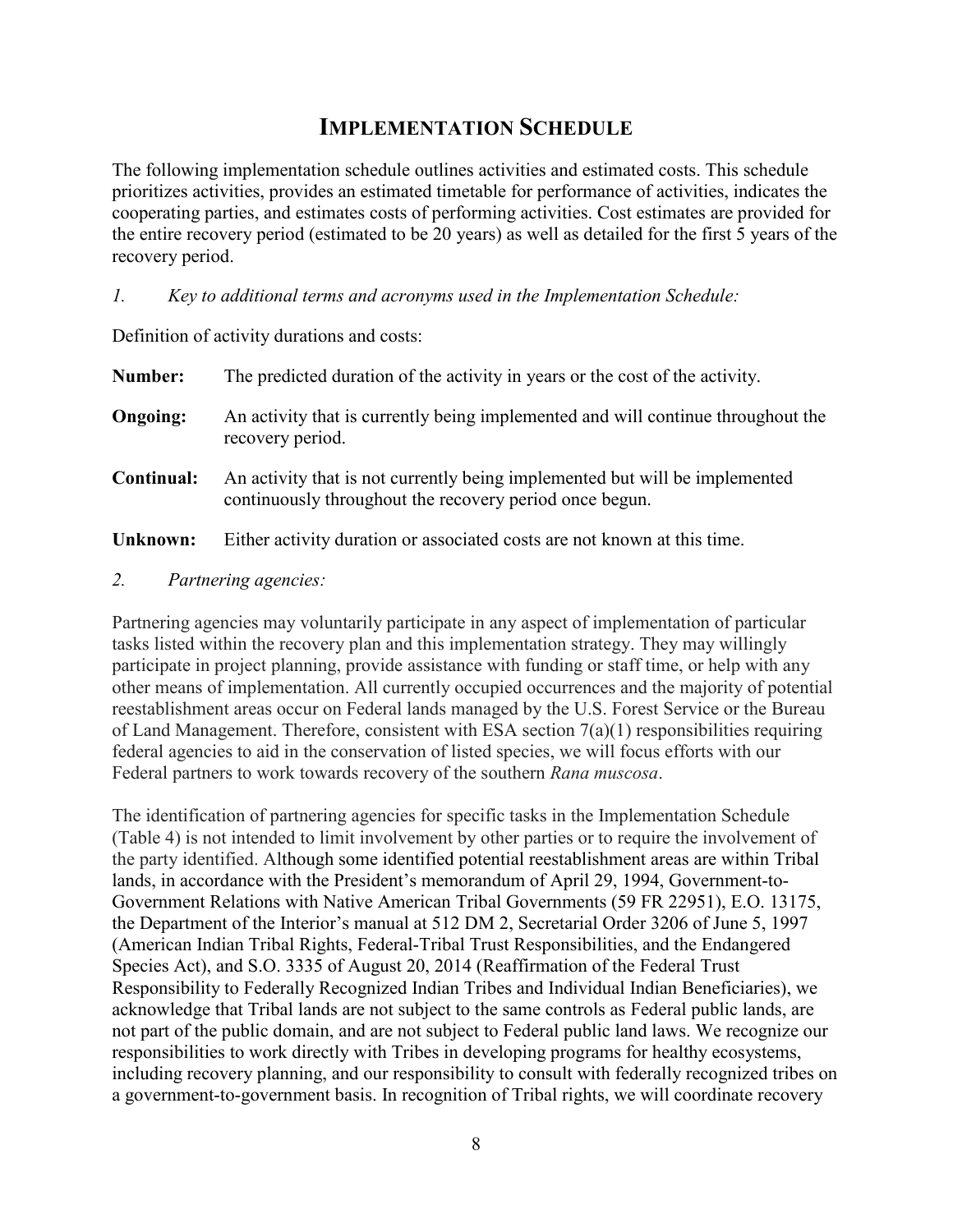planning with non-Tribal stakeholders and cooperate with tribes to implement this recovery plan in a manner that minimizes, or if possible, avoids social, cultural, and economic impacts to Tribal communities. We also recognize that some Tribes may want to assist with species' recovery; we value Tribal partnerships and welcome voluntary Tribal participation in recovery actions. Key non-Tribal land managers, land owners, or other stakeholders that have been identified include (but are not necessarily limited to) the following:

- California Department of Fish and Wildlife (CDFW)
- California Department of Parks and Recreation (CDPR)
- California Department of Transportation (Caltrans)
- Henry Doorly Zoo (HDZ)
- San Diego Zoo Institute for Conservation Research (ICR)
- Los Angeles Zoo (LAZ)
- Santa Ana Zoo (SAZ)
- U.S. Army Corps of Engineers, Los Angeles District (USACE)
- U.S. Fish and Wildlife Service (USFWS)
- U.S. Forest Service (USFS)
- U.S. Geological Survey (USGS)

We expect that this list will not be static through time and that additional Partnering Agencies will be identified as specific recovery activities are implemented.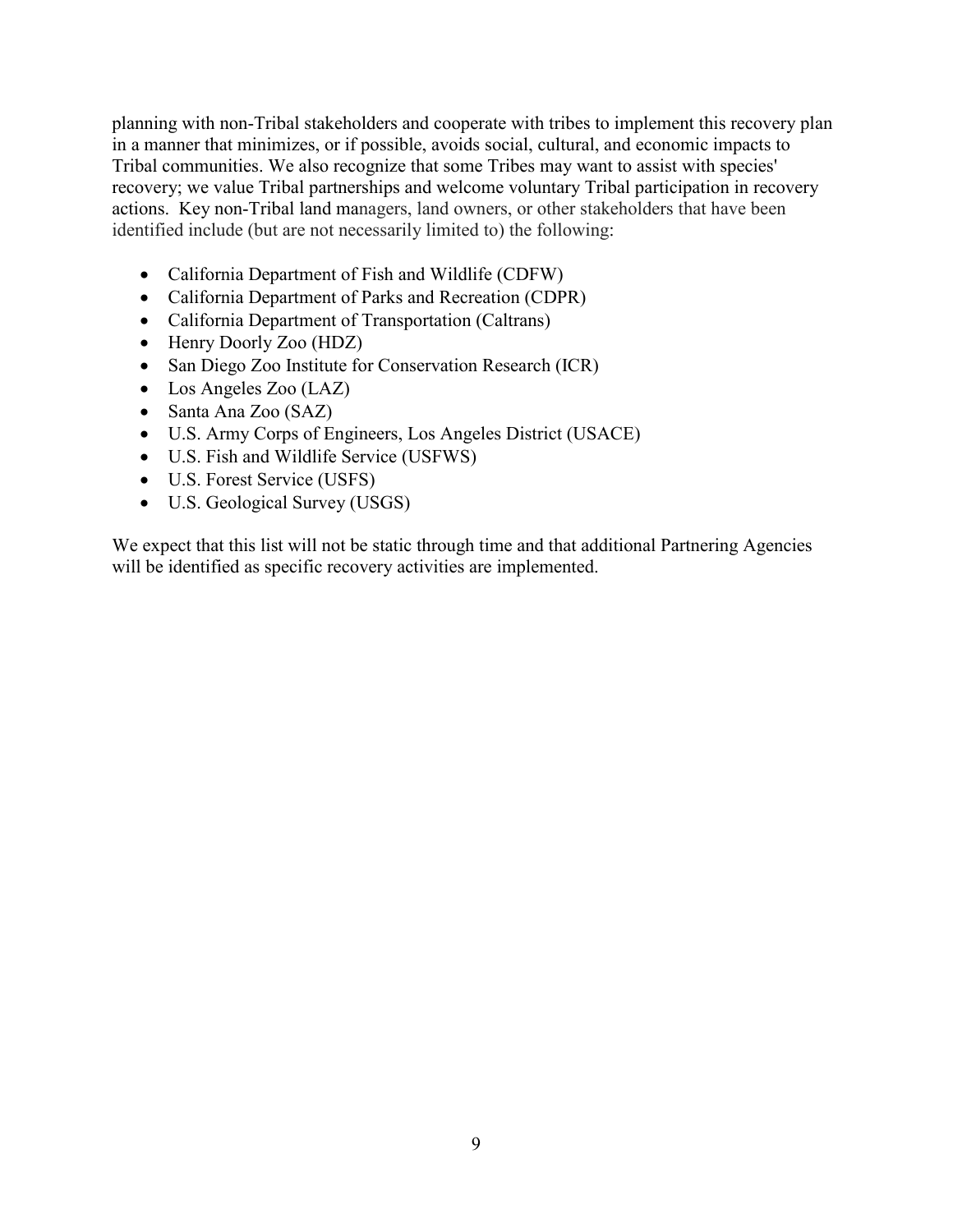<span id="page-11-0"></span>

| <b>Activity</b> |                 |                                                                                                                                                                                                                                          | <b>Partnering</b>     | <b>Duration</b> | <b>Fiscal Year Cost Estimates</b><br>(thousands of dollars) |     |     |     |     |              | <b>Total cost of</b><br>activity for  |
|-----------------|-----------------|------------------------------------------------------------------------------------------------------------------------------------------------------------------------------------------------------------------------------------------|-----------------------|-----------------|-------------------------------------------------------------|-----|-----|-----|-----|--------------|---------------------------------------|
| number          | <b>Priority</b> | <b>Description</b>                                                                                                                                                                                                                       | agencies <sup>2</sup> | (years)         | FY1                                                         | FY2 | FY3 | FY4 | FY5 | <b>Total</b> | recovery<br>(thousands of<br>dollars) |
| 1.1             | 3               | Investigate sensitivity of<br>environmental DNA (eDNA)<br>techniques to assist with<br>rangewide monitoring, detection of<br>unidentified extant populations,<br>and monitoring for Bd, particularly<br>in areas considered for releases | USFWS,<br><b>USGS</b> |                 | 100                                                         |     |     |     |     | 100          | 100                                   |
| 1.2             | $\overline{2}$  | Conduct genetic analysis of<br>frogs throughout the range to<br>inform movement of individuals<br>to augment or reestablish<br>populations                                                                                               | USFWS,<br>USGS, ICR   | $\overline{2}$  | 100                                                         | 100 |     |     |     | 200          | 200                                   |
| 1.3             |                 | Research the historical and current<br>impact of Bd and current potential<br>treatments for southern Rana<br>muscosa                                                                                                                     | USFWS,<br>USGS, ICR   | Unknown         | <b>TBD</b>                                                  |     |     |     |     |              | <b>TBD</b>                            |

 $2$  The identification of partnering agencies for specific tasks is not intended to limit involvement by other parties or to require the involvement of the partner identified.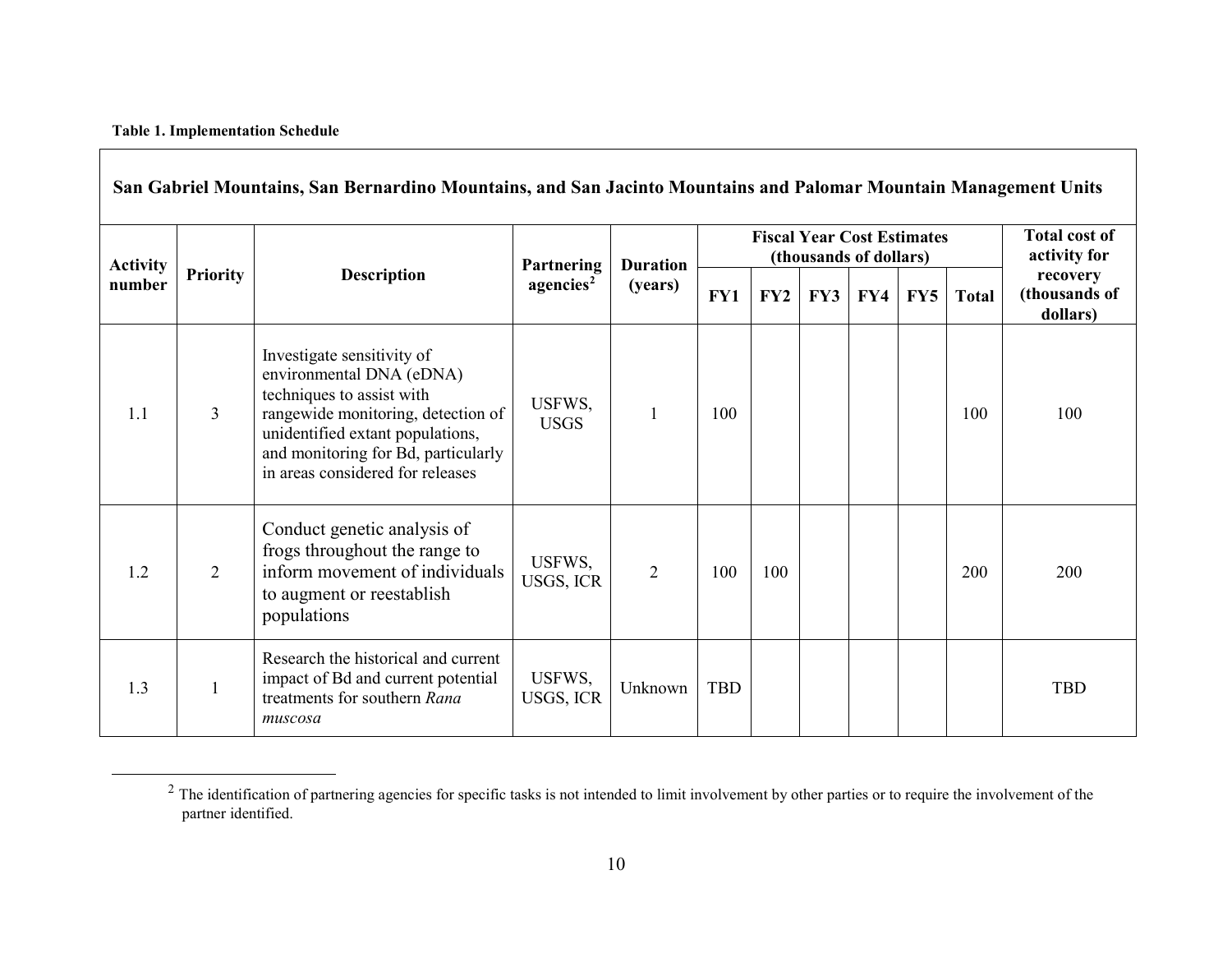| 1.4 | 1              | Investigate the cutaneous<br>microbial community structure on<br>wild and captive individuals.<br>Evaluate utility of<br>bioaugmentation as a potential tool<br>to prevent infections on released<br>individuals and to treat wild<br>individuals | USGS, ICR             | Unknown   | <b>TBD</b> |    |    |    |    |     | <b>TBD</b> |
|-----|----------------|---------------------------------------------------------------------------------------------------------------------------------------------------------------------------------------------------------------------------------------------------|-----------------------|-----------|------------|----|----|----|----|-----|------------|
| 1.5 | $\mathfrak{Z}$ | Investigate potential impacts from<br>contaminants, specifically<br>considering chemicals used during<br>fire suppression and for<br>maintenance of cannabis<br>plantations                                                                       | <b>USFS</b>           | Continual | <b>TBD</b> |    |    |    |    |     | <b>TBD</b> |
| 1.6 | 1              | Investigate threats that may impact<br>captive populations (Bd treatment<br>and water quality)                                                                                                                                                    | ICR, LAZ,<br>HDZ, SAZ | Continual | <b>TBD</b> |    |    |    |    |     | <b>TBD</b> |
| 1.7 | $\mathfrak{Z}$ | Conduct research to improve<br>captive breeding success,<br>including consideration of<br>husbandry and behavioral training,<br>and release strategies of captive-<br>bred or translocated individuals                                            | ICR, USGS             | 5         | 75         | 75 | 75 | 75 | 75 | 375 | 375        |
| 1.8 | $\mathbf{1}$   | Determine metrics for evaluating<br>effectiveness of translocations                                                                                                                                                                               | ICR, USGS             | 5         | 25         | 25 | 25 | 25 | 25 | 125 | 125        |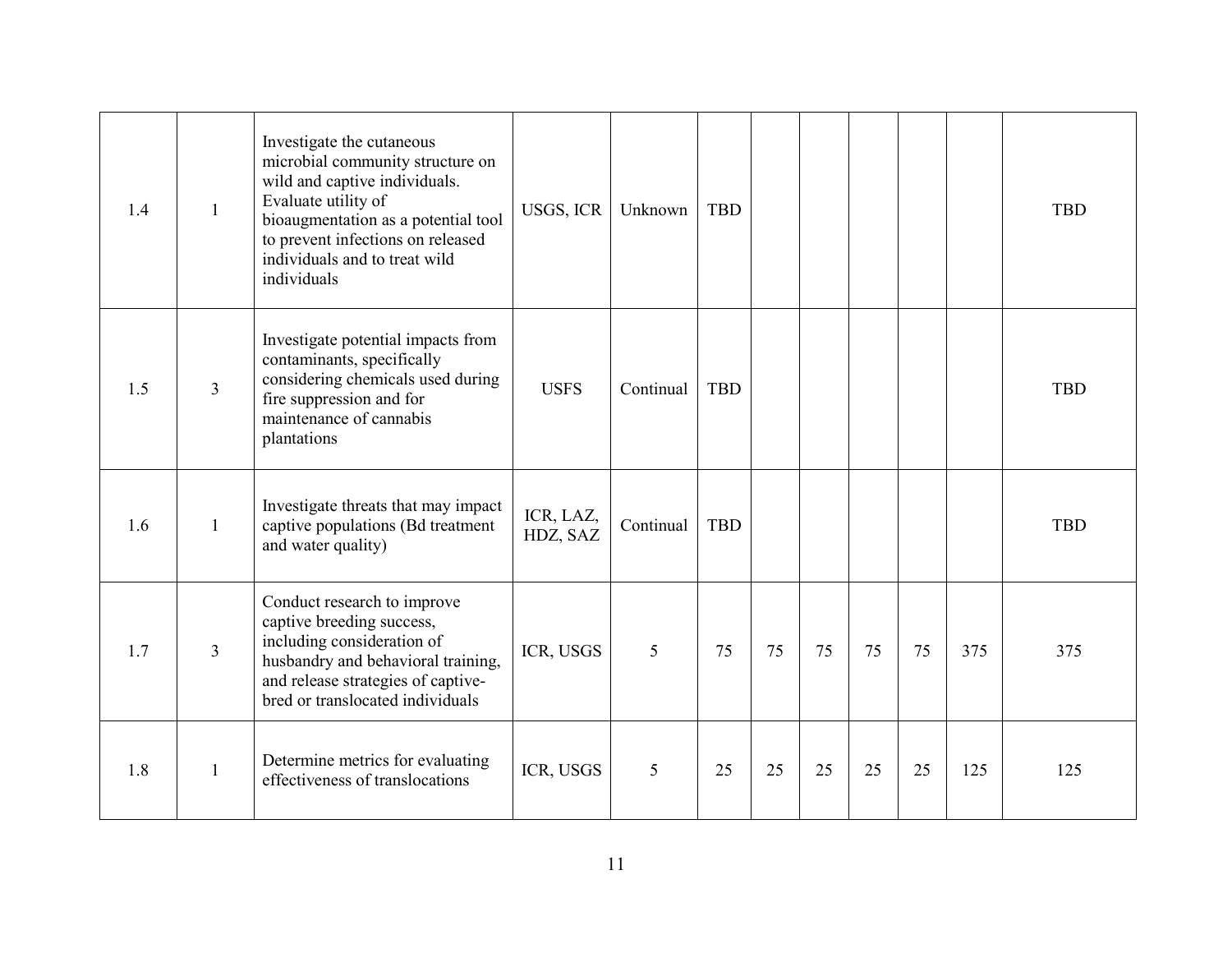| 1.9  | $\overline{3}$          | Investigate overwintering habitat<br>use.                                                                                                                                                                                                                                                                                                                                                                                                                              | <b>USGS</b>                   | <b>TBD</b> |    |    |    |    |    |     | <b>TBD</b> |
|------|-------------------------|------------------------------------------------------------------------------------------------------------------------------------------------------------------------------------------------------------------------------------------------------------------------------------------------------------------------------------------------------------------------------------------------------------------------------------------------------------------------|-------------------------------|------------|----|----|----|----|----|-----|------------|
| 1.10 | $\overline{3}$          | Investigate the use of cameras and<br>photo stations to improve detection<br>and monitoring of frogs                                                                                                                                                                                                                                                                                                                                                                   | <b>USGS</b>                   | <b>TBD</b> |    |    |    |    |    |     | <b>TBD</b> |
| 2.1  | $\overline{2}$          | Continue annual monitoring of<br>extant populations (attempt three<br>surveys at each extant population<br>each year to standardize effort and<br>provide greater confidence in<br>trends in abundance and<br>demography). After monitoring for<br>5 years, monitoring for<br>effectiveness of releases and<br>translocations should be<br>incorporated into regular<br>monitoring responsibilities. Collect<br>and report data on threats during<br>annual monitoring | <b>USGS</b>                   | 25         | 50 | 50 | 50 | 50 | 50 | 250 | 1,250      |
| 2.2  | $\overline{\mathbf{3}}$ | Prioritize and conduct surveys for<br>unidentified populations based on<br>information from previous survey<br>efforts and the expertise of USGS,<br>USFS, and CDFW biologists<br>(particularly to identify trout-<br>occupied waters and perennial<br>waters)                                                                                                                                                                                                         | CDFW,<br>USGS,<br><b>USFS</b> | 5          | 40 | 40 | 40 | 40 | 40 | 200 | 200        |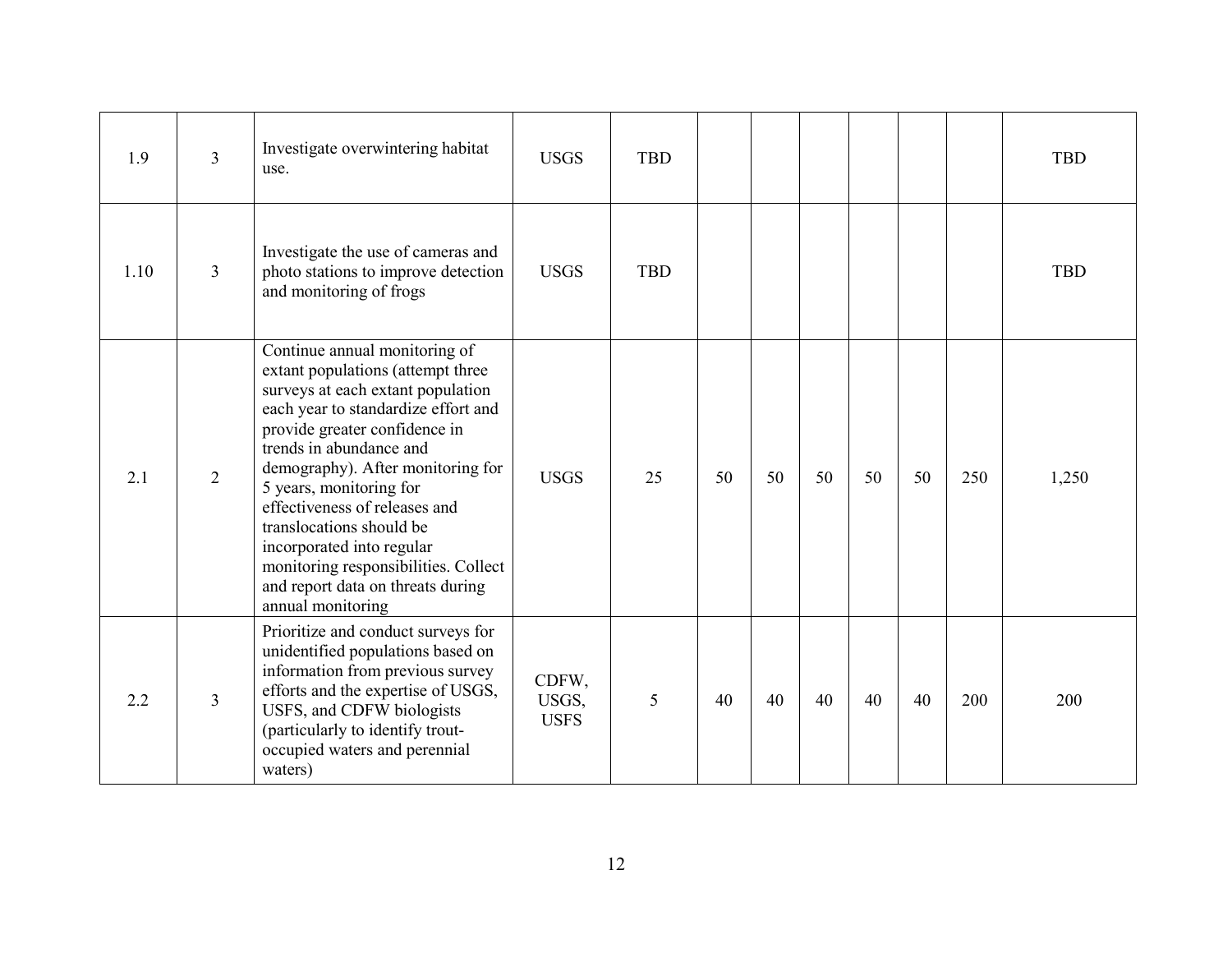| 2.3   | 3              | Develop a formal<br>presence/absence survey protocol<br>to determine occupancy<br>throughout the range                                                                                                                                                                              | USFWS,<br><b>USGS</b> | 1         | 15 |  |  | 15 | 15         |
|-------|----------------|-------------------------------------------------------------------------------------------------------------------------------------------------------------------------------------------------------------------------------------------------------------------------------------|-----------------------|-----------|----|--|--|----|------------|
| 2.4.1 | $\overline{3}$ | Develop a PVA for the San<br>Gabriel MU                                                                                                                                                                                                                                             | USFWS,<br><b>USGS</b> | 1         | 25 |  |  | 25 | 25         |
| 2.4.2 | $\overline{3}$ | Develop a PVA for the San<br>Bernardino Mountains MU                                                                                                                                                                                                                                | USFWS,<br><b>USGS</b> |           | 25 |  |  | 25 | 25         |
| 2.4.3 | $\overline{3}$ | Develop a PVA for the San Jacinto<br>Mountains/Palomar Mountain MU                                                                                                                                                                                                                  | USFWS,<br><b>USGS</b> | 1         | 25 |  |  | 25 | 25         |
| 3.1   | $\overline{2}$ | Address recreational impacts<br>through continued monitoring at<br>extant locations, use of closure<br>orders, and public education. All,<br>or a combination of, these actions<br>are of particular importance at the<br>Little Rock and Dark Canyon<br>populations                | <b>USFS</b>           | Continual |    |  |  |    | <b>TBD</b> |
| 3.2   | 3              | Test water quality near cannabis<br>plantations or other occupied areas<br>for potential detection of<br>herbicides, pesticides,<br>rodenticides, and fertilizers.<br>Remove illegal plantations and<br>associated infrastructure and<br>restore substrate to natural<br>conditions | <b>USFS</b>           | Continual |    |  |  |    | <b>TBD</b> |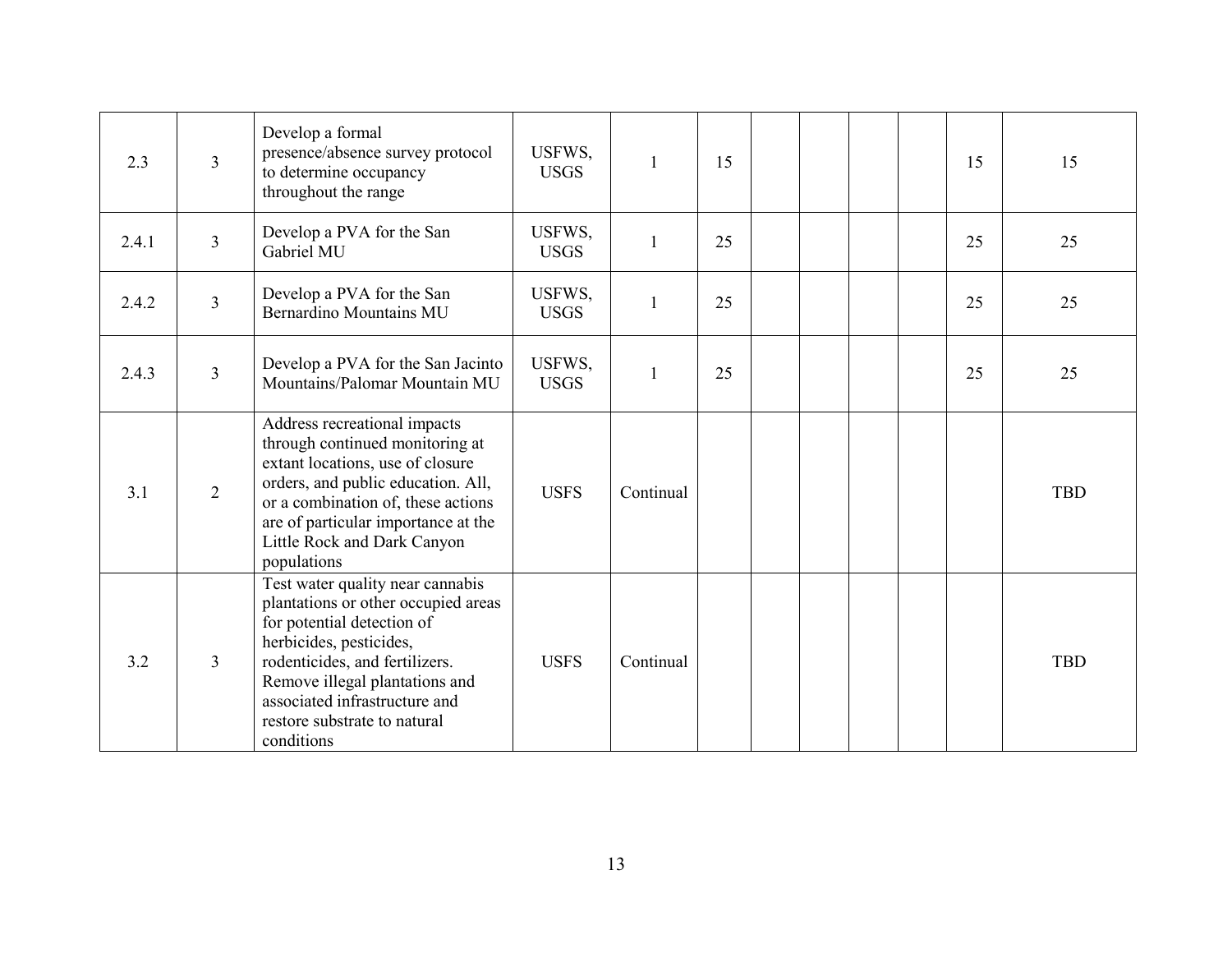| 3.3 | 2              | Increase communication between<br>USFS, Caltrans, and other<br>necessary parties to prevent future<br>roadwork-related spills or other<br>impacts into occupied and critical<br>habitats. Install markers indicating<br>sensitive habitat along all roads<br>with the potential to impact extant<br>populations or critical habitat and<br>post maps of occupied and critical<br>habitats in Caltrans work stations | USFS,<br>Caltrans,<br>USFWS,<br>Los<br>Angeles<br>County | Continual |  |  |  | <b>TBD</b> |
|-----|----------------|---------------------------------------------------------------------------------------------------------------------------------------------------------------------------------------------------------------------------------------------------------------------------------------------------------------------------------------------------------------------------------------------------------------------|----------------------------------------------------------|-----------|--|--|--|------------|
| 3.4 | 3              | Develop and implement<br>appropriate fuel reductions in<br>watersheds with extant populations<br>to reduce wildfire risk (For<br>example, thinning of dense stands)                                                                                                                                                                                                                                                 | <b>USFS</b>                                              | 10        |  |  |  | <b>TBD</b> |
| 3.5 | 1              | Reduce impacts related to wildfire<br>suppression activities by avoiding<br>certain activities to the extent<br>feasible, including limiting use of<br>fire retardants in proximity to<br>occupied habitat and water<br>drafting from occupied habitat                                                                                                                                                              | <b>USFS</b>                                              | Continual |  |  |  | <b>TBD</b> |
| 3.6 | $\overline{3}$ | Identify and pursue land<br>acquisitions to ensure habitat is<br>available for southern Rana<br>muscosa recovery                                                                                                                                                                                                                                                                                                    | USFWS,<br>USFS,<br><b>CDFW</b>                           | Continual |  |  |  | <b>TBD</b> |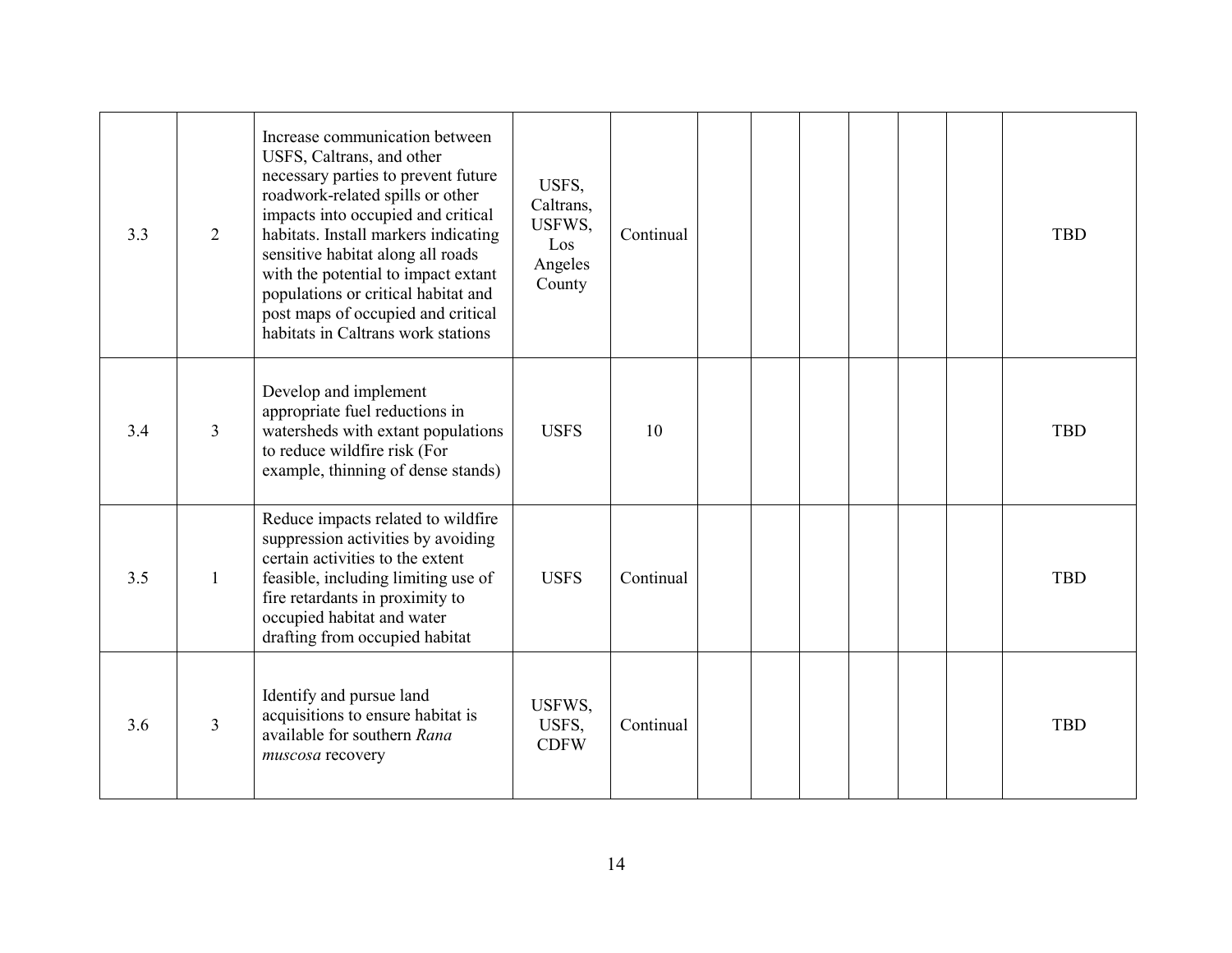| 4.1 | $\mathbf{1}$ | Prioritize areas for nonnative<br>predator removal according to<br>southern Rana muscosa risk and<br>areas needed to reestablish<br>connectivity and maintain self-<br>sustaining metapopulations. Some<br>areas for potential nonnative<br>predator removal may include Big<br>Rock Creek, Little Rock Creek,<br>and Tahquitz Canyon. Also, avoid<br>trout stocking in such areas | CDFW,<br>USFWS,<br>USGS,<br><b>USFS</b> | 1         |    |    |    |    |    | 5   | 5          |
|-----|--------------|------------------------------------------------------------------------------------------------------------------------------------------------------------------------------------------------------------------------------------------------------------------------------------------------------------------------------------------------------------------------------------|-----------------------------------------|-----------|----|----|----|----|----|-----|------------|
| 4.2 | $\mathbf{1}$ | Implement nonnative predator<br>removal where necessary to restore<br>habitat or protect southern Rana<br>muscosa                                                                                                                                                                                                                                                                  | CDFW,<br>USFWS,<br>USGS,<br><b>USFS</b> | 20        | 30 | 30 | 30 | 30 | 30 | 150 | 600        |
| 4.3 | $\mathbf{1}$ | Continue barrier construction and<br>maintenance where feasible to<br>expand nonnative predator<br>removal efforts and monitor for<br>effectiveness of barriers                                                                                                                                                                                                                    | <b>USFS</b>                             | 20        |    |    |    |    |    |     | <b>TBD</b> |
| 4.4 | $\mathbf{1}$ | Based on results of Bd research<br>(Recovery Activity 1.3),<br>implement actions to better<br>understand the current impacts to<br>southern Rana muscosa from<br>disease                                                                                                                                                                                                           | USGS, ICR                               | Continual |    |    |    |    |    |     | <b>TBD</b> |
| 4.5 | $\mathbf{1}$ | Based on information from<br>Recovery Activity 4.4, develop<br>and implement management that<br>will minimize potential disease<br>impacts                                                                                                                                                                                                                                         | USGS, ICR                               | Continual |    |    |    |    |    |     | <b>TBD</b> |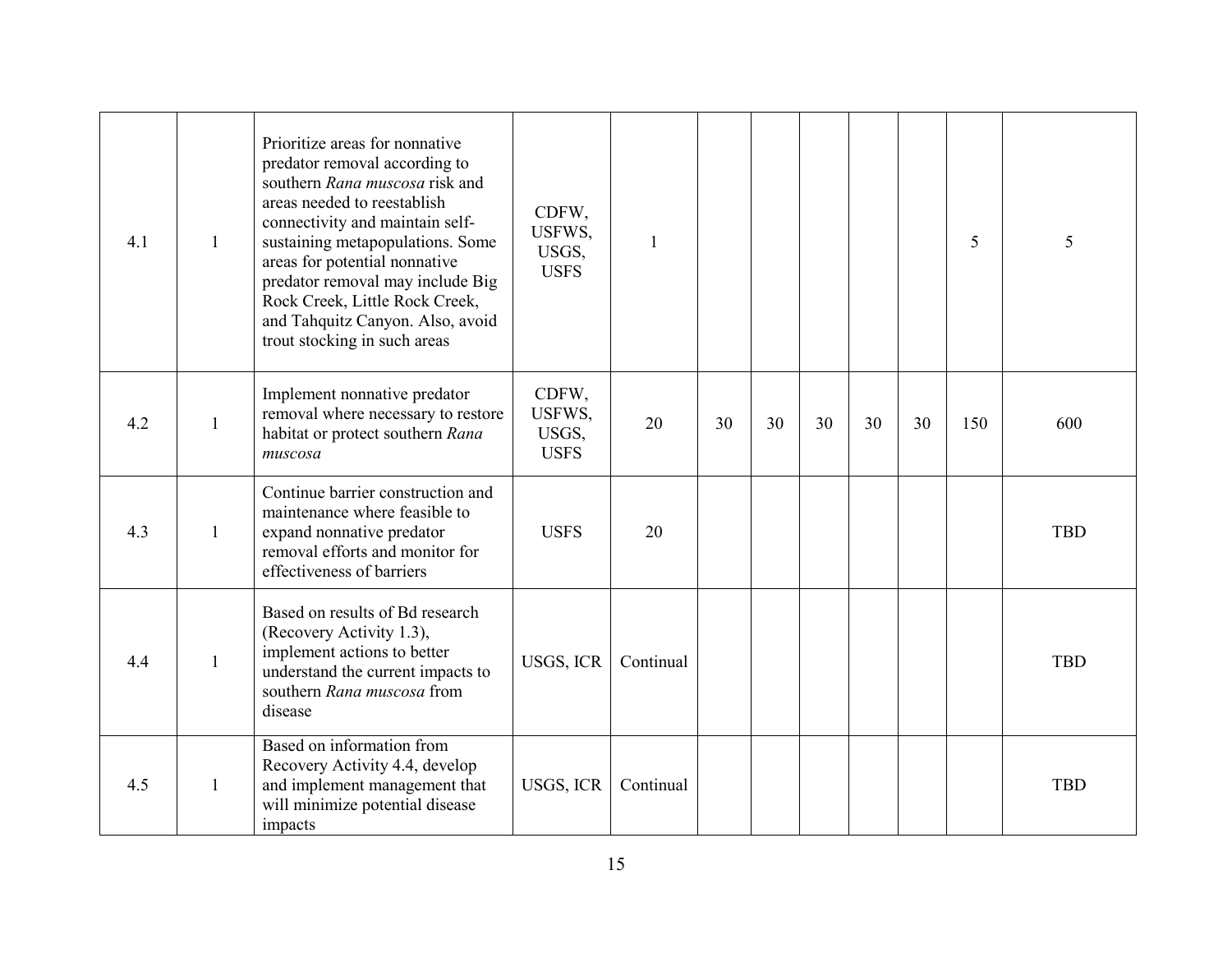| 5.1   | 1              | If a potential exposure to<br>contaminants occurs (for example,<br>through fire suppression or<br>maintenance of cannabis<br>plantations in occupied areas), test<br>waterways for specific components<br>of contaminants immediately.<br>Identify contingency plans for<br>such exposures, including removal<br>from the wild or translocation of<br>exposed individuals, habitat<br>restoration, or long-term<br>monitoring of contamination | USFS,<br><b>PVT</b>       | Continual  |  |  |  | <b>TBD</b> |
|-------|----------------|------------------------------------------------------------------------------------------------------------------------------------------------------------------------------------------------------------------------------------------------------------------------------------------------------------------------------------------------------------------------------------------------------------------------------------------------|---------------------------|------------|--|--|--|------------|
| 5.2   | $\overline{3}$ | Identify and manage potential risks<br>associated with ultraviolet<br>radiation, nitrogen deposition, and<br>acid precipitation                                                                                                                                                                                                                                                                                                                | Unknown                   | <b>TBD</b> |  |  |  | <b>TBD</b> |
| 5.3.1 | $\overline{2}$ | Monitor habitat variables<br>(temperature, drought periods, and<br>stream volume) and responses to<br>changes in environmental<br>conditions that may be attributed<br>to global climate change (aerial<br>deposition, endocrine disruption,<br>range shift, reduction in prey base,<br>and changes in overwintering and<br>breeding phenology)                                                                                                | USGS, ICR                 | Continual  |  |  |  | <b>TBD</b> |
| 5.3.2 | $\overline{2}$ | Consider likelihood of future<br>perennial water availability during<br>reestablishment planning.<br>Adaptively manage any threats<br>that manifest as a result of global<br>climate change, such as decreased<br>water flows, or increased<br>temperatures                                                                                                                                                                                    | USGS,<br><b>USFS, ICR</b> | Continual  |  |  |  | <b>TBD</b> |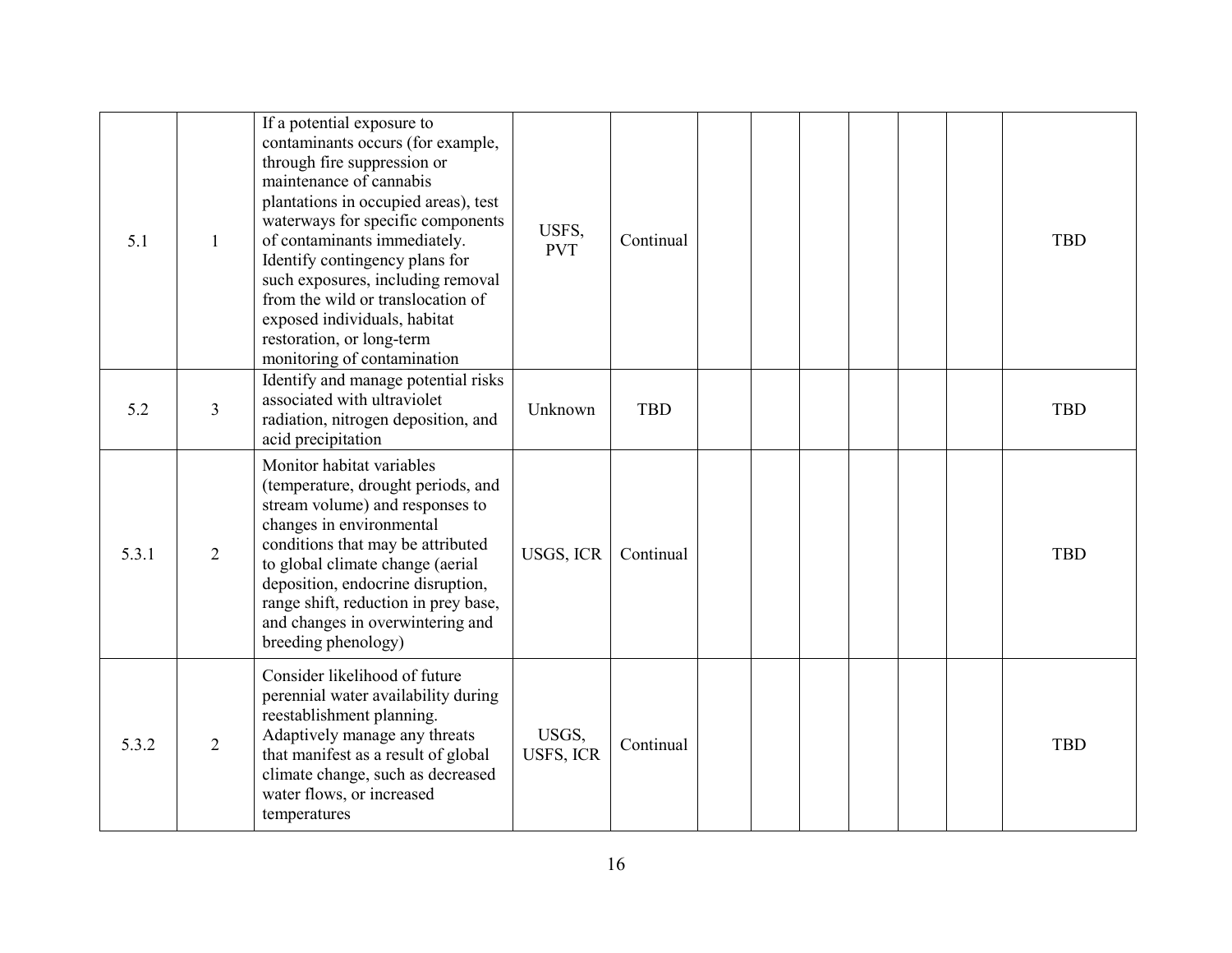| 6.1 |   | Assess and select areas within the<br>historical range for reestablishment<br>or augmentation. To guide<br>decision-making when choosing<br>future receiver sites, incorporate<br>the following information:<br>extinction probabilities of<br>populations at potential receiver<br>sites, abundance and genetic<br>representation of source and<br>receiver populations, threats at<br>each receiver site, abundance of<br>each lifestage to be utilized for<br>augmentation or reestablishment,<br>reestablishment of metapopulation<br>dynamics, and land management<br><i>issues</i> | USFWS,<br>USGS,<br>ICR,<br><b>CDPR</b> | 5 | 40 | 20 | 20  | 20 | 20 | 120 | 120 |
|-----|---|------------------------------------------------------------------------------------------------------------------------------------------------------------------------------------------------------------------------------------------------------------------------------------------------------------------------------------------------------------------------------------------------------------------------------------------------------------------------------------------------------------------------------------------------------------------------------------------|----------------------------------------|---|----|----|-----|----|----|-----|-----|
| 6.2 | 2 | Based on genetic data of frogs in<br>each mountain range, develop a<br>genetic management plan to help<br>conserve the genetic diversity of<br>southern Rana muscosa in each<br>management unit when conducting<br>reestablishment or augmentation<br>(Manage the captive animals to<br>match the genetic diversity of the<br>wild) (Priority 2)                                                                                                                                                                                                                                         | USFWS,<br>USGS, ICR                    | 3 | 75 | 75 | 100 |    |    |     | 250 |
| 6.3 | 3 | Determine what triggers would<br>require individuals to be bred from<br>different mountain ranges in an<br>attempt to preserve the genetic<br>diversity                                                                                                                                                                                                                                                                                                                                                                                                                                  | USFWS,<br>USGS, ICR                    |   |    |    |     | 75 |    |     | 75  |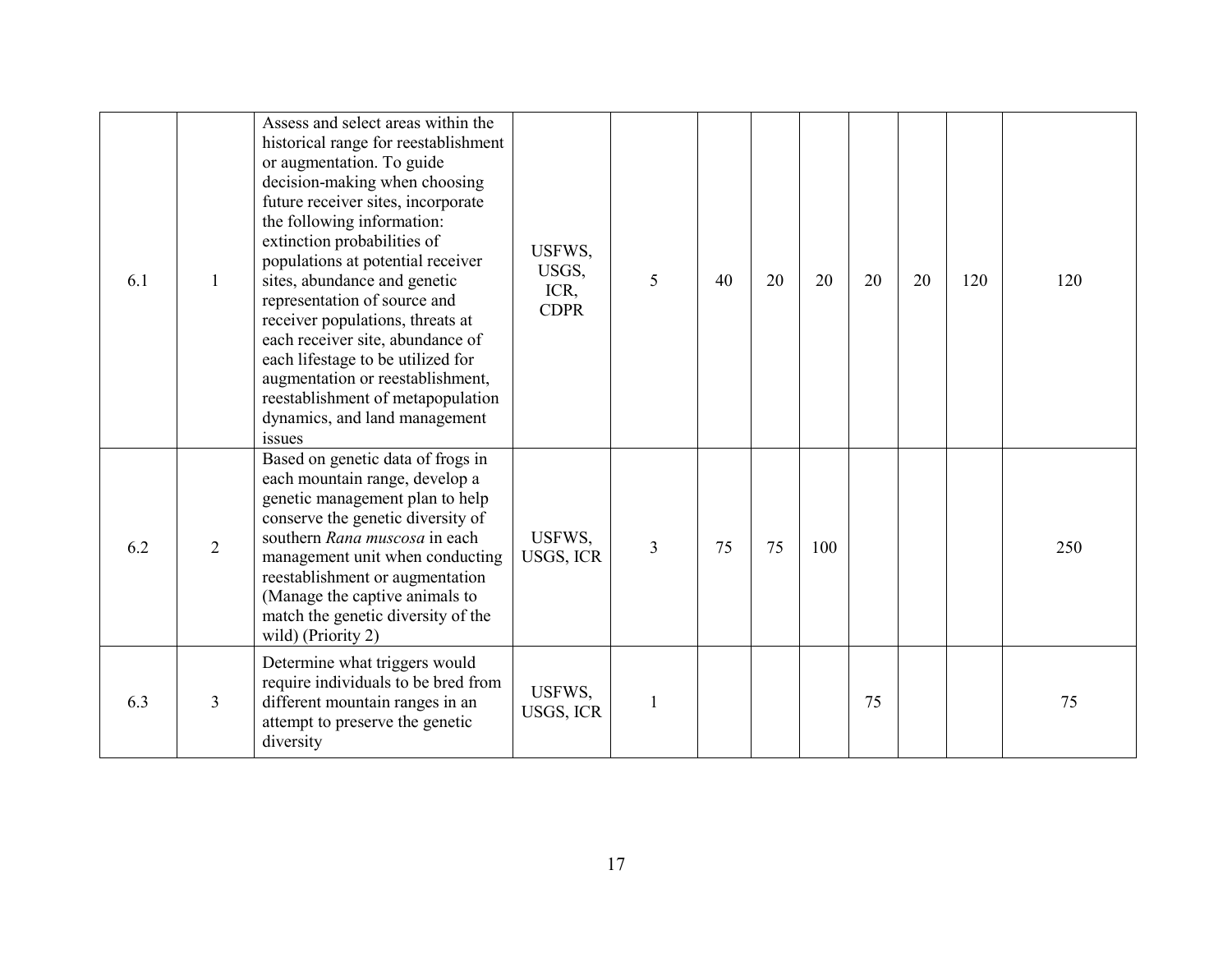| 6.4   | 1              | Continue captive propagation<br>efforts to provide animals for<br>release to augment or reestablish<br>populations where necessary<br>throughout the range | ICR, LAZ,<br>HDZ, SAZ          | Ongoing |    |    |    |    |    |     | <b>TBD</b> |
|-------|----------------|------------------------------------------------------------------------------------------------------------------------------------------------------------|--------------------------------|---------|----|----|----|----|----|-----|------------|
| 6.5.1 | $\mathbf{1}$   | Augment existing populations to<br>prevent extinction, and increase<br>abundance or genetic diversity                                                      | USGS,<br>ICR, LAZ,<br>HDZ, SAZ | 20      | 10 | 10 | 10 | 10 | 10 | 200 | 200        |
| 6.5.2 | 1              | Reestablish historically occupied<br>areas to create connectivity<br>between populations and<br>reestablish metapopulation<br>dynamics                     | USGS,<br>ICR, LAZ,<br>HDZ, SAZ | Ongoing |    |    |    |    |    |     | <b>TBD</b> |
| 6.5.3 |                | Investigate the use of isolated<br>pools or ponds to help facilitate<br>augmentation and reintroduction of<br>frogs                                        | USFWS,<br>USGS, ICR            | 5       |    |    |    |    |    |     | <b>TBD</b> |
| 6.5.4 | $\overline{2}$ | Determine ability of southern<br>Rana muscosa to coexist with<br>native fishes                                                                             | USFWS,<br>USGS,<br><b>CDFW</b> | 5       |    |    |    |    |    |     | <b>TBD</b> |